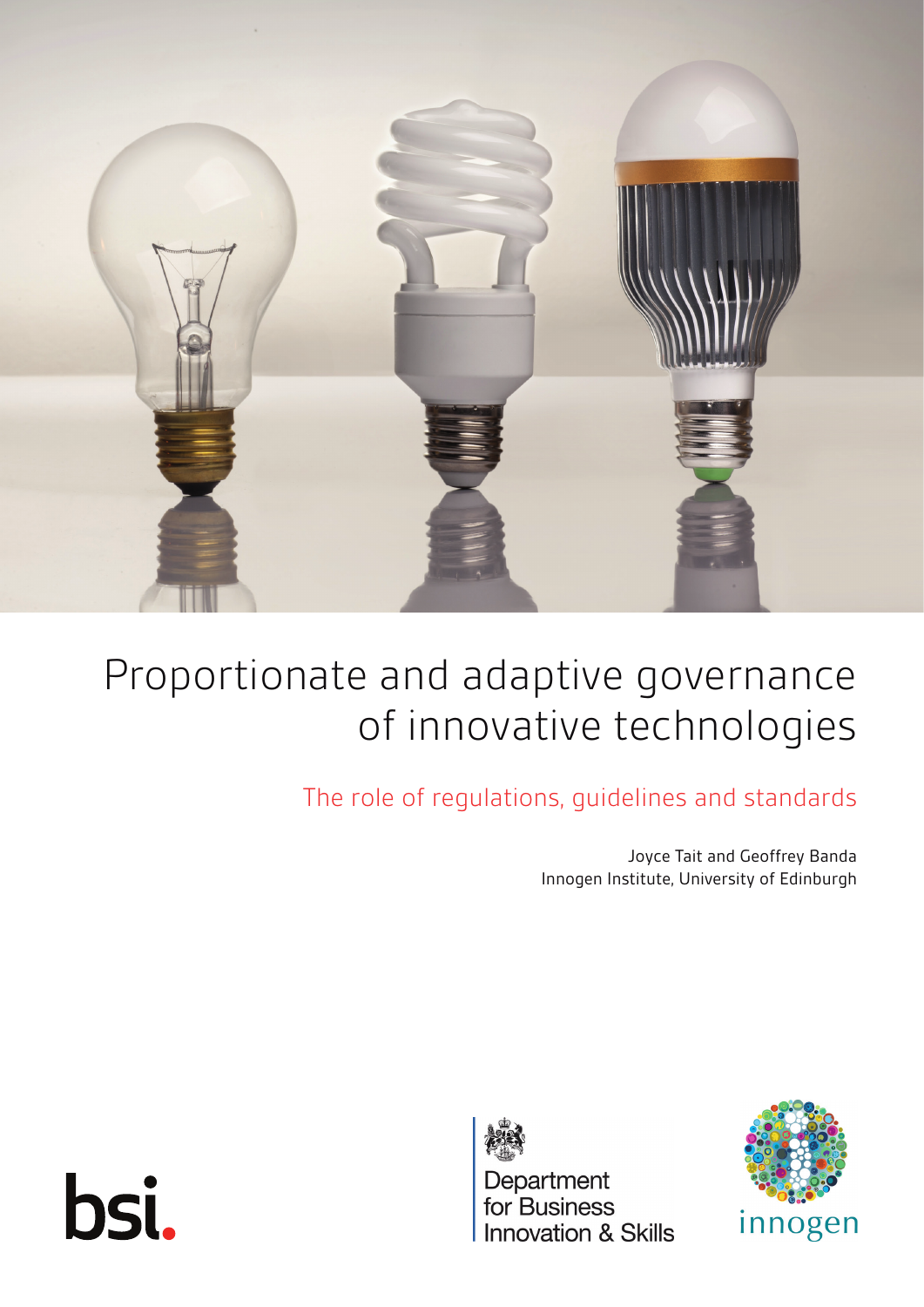# 1. Introduction: Governance and its impact on innovation

The concept of governance has three dimensions: authority, decision-making and accountability – determining who has power, who makes decisions, how other players make their voices heard and how accountability is rendered. It is increasingly recognized that the governance framework that is in place for an industry sector has a significant impact on its capacity to innovate. For example, the more onerous, time-consuming and expensive the regulatory system for an industry sector, the more it is dominated by the business models of large multinational companies and the more difficult it becomes for a small company to gain long-term competitive advantage. The landscape will also be dominated by incremental innovation, rather than the more disruptive innovation that could deliver significant benefits to national and regional economies.<sup>1</sup>

In the UK and the EU there are concerns that the prevailing regulatory systems have become unnecessarily precautionary and disproportionate to the nature and extent of the risks presented by many technologies, and are hindering competitiveness and the development of a vibrant economy. There is a new emphasis on adaptation in current regulatory regimes, along with appropriate design incorporating proportionality in future regulatory regimes, the scale of the challenge being greater for more disruptive innovation.

The premise of this report is that the facilitation of innovation has much to gain from a formal consideration of the complementary roles that regulations, guidelines and standards could play in delivering the more proportionate and adaptive governance approach needed to support commercialization of scientific research.

The value of standards in supporting innovation and emerging technologies lies partly in their diversity and ability to cope with a broad range of circumstances (e.g. covering products, processes, manufacturing and organizational behaviour); partly in their flexibility and adaptability to cope with rapidly changing understanding of opportunities and risks; partly in their ability to incorporate in their development the perspectives of a broad range of stakeholders; and in the fact that their use, although voluntary, is motivated by the desire of innovators to speed up and facilitate the path to commercial application.

This report considers the required elements of a governance framework to support development of innovative technologies, in general and for three case studies.

- **1.** Personalized medicine manufacture for autologous cell therapies
- **2.** Industrial biotechnology/synthetic biology
- **3.** Financial technology (FinTech)

The focus is on where guidelines or standards could contribute most effectively to the proportionate and adaptive implementation of regulations, to support the speedy and effective delivery of innovation that safely meets public needs and desires, and where appropriate, contribute to the development of a thriving innovation environment in the UK.

This area is terminologically complex and the report uses the key terms as follows:

- Regulation: legally based instrument, backed up and enforced by a government authority.
- Guideline: issued under the aegis of a regulatory system to help those being regulated to understand what is expected of them by the regulator.
- Standard: an agreed way of doing something (making a product, managing a process, delivering a service or supplying materials), incorporating the distilled wisdom of people with expertise in their subject matter, who know the needs of the organizations they represent (manufacturers, sellers, buyers, customers, trade associations, users, academics or regulators).
- Consensus (in relation to standards): having general agreement, characterized by the absence of sustained opposition to substantial issues by any important part of the concerned interests and by a process that involves seeking to take into account the views of all parties involved and to reconcile any conflicting arguments. Consensus need not imply unanimity.

Disruptive innovation involves discontinuities in innovation pathways, requires new areas of R&D, development of new markets and new modes of production, and (in some areas) potentially leads to stakeholder concerns at an early stage of development. Also, for a disruptive innovation there may be no obvious regulatory precedent to govern potential human and environmental safety issues.

<sup>1.</sup> Incremental innovation will fit well with the business model of a firm, enabling it to continue to innovate around current business practices, generating competitive advantage relative to other companies in its sector through more efficient use of resources, or elimination of wasteful or environmentally damaging practices. It is less likely to generate stakeholder concerns, is more likely to have a pre-existing regulatory framework in place, but is much less likely to lead to sectoral transformations with significant commercial and societal benefits.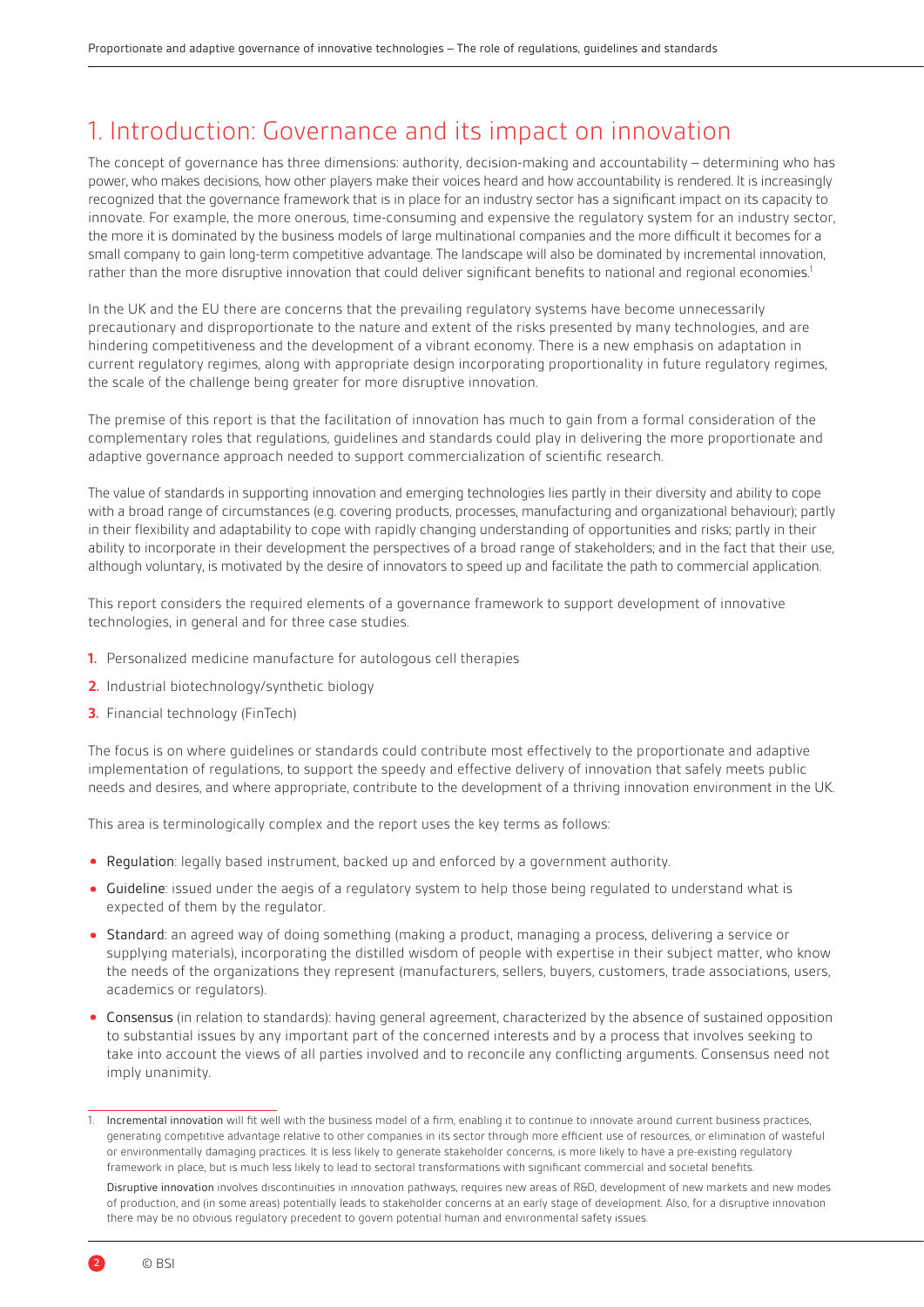Table 1 – Differences between standards and regulations/guidelines

| <b>Standards</b>                                                                          | Regulations/Guidelines                                                                            |  |
|-------------------------------------------------------------------------------------------|---------------------------------------------------------------------------------------------------|--|
| Based on recommendations                                                                  | Based on legislation                                                                              |  |
| Adoption is usually voluntary                                                             | Adoption is mandatory for regulations and potentially so for<br>quidelines (soft law)             |  |
| Established by consensus of all parties concerned,<br>including relevant industry sectors | Developed by a regulatory authority, usually involving<br>consultation                            |  |
| Based on consolidated results of science,<br>technology and experience                    | Guidelines provide technical specifications either directly or by<br>reference, e.g. to standards |  |
| Approved and published by recognized<br>standardization body                              | Adopted by a legal authority                                                                      |  |
| Oversight by independent third party certification                                        | Oversight by formal government-appointed regulatory bodies                                        |  |
| $\mathcal{C}$ I All IC (3000) I I IC (3001)                                               |                                                                                                   |  |

See also Allen and Sriram, (2000), Langlois and Savage (2001)<sup>2</sup>

Table 2 – Relative advantages of standards and regulations/guidelines

| Advantages of standards                                                                                                | Advantages of regulations/guidelines                                                                                                             |
|------------------------------------------------------------------------------------------------------------------------|--------------------------------------------------------------------------------------------------------------------------------------------------|
| Standards can act as infrastructures for<br>coordination; a common language for<br>interoperability and compatibility  | Regulations have the force of law, and compliance is<br>compulsory and enforceable                                                               |
| Standards as routines (usually internal standards)<br>can govern behaviour required for certain<br>activities/routines | Easier to diffuse through inter-country, regional or<br>international treaties and conventions                                                   |
| Standards as technology can reduce variety and<br>enhance economies of scale thereby reducing<br>transaction costs     | Regulations are prescriptive, and sometimes are linked to<br>specific quidelines and/or standards which, if adhered to,<br>constitute compliance |
| Standards can be an innovation to achieve market<br>dominance                                                          |                                                                                                                                                  |

See also Allen and Sriram, (2000), Langlois and Savage (2001)<sup>2</sup>

# 2. Current regulatory experience and future opportunities

#### 2.1 The need for a new governance approach

This report proposes an approach to judging how to deliver proportionate and adaptive governance of innovative technologies for different degrees and types of innovation, across different industry sectors with widely differing histories and experiences of regulation. It could unlock greater commercial potential from emerging technologies while also addressing regulatory and public concerns about risk, safety, quality and efficacy. The research found the following:

- Current governance systems for innovative technologies lack coherence and are in need of a new approach to guide more effective decision making.
- Different governance approaches will be required for disruptive and incremental innovation.
- The relevant elements of a governance approach that need to be addressed will differ across sectors.

3

<sup>2.</sup> Allen, R.H. and Sriram, R.D. (2000) The role of standards in innovation. *Technological Forecasting and Social Change*. 64, pp. 171–181 Langlois, R.N. and Savage, D.A. (2001) Standards, modularity, and innovation: The case of medical practice, in R. Garud and P. Karnøe (eds), *Path Dependence and Path Creation*. Lawrence Erlbaum: Hillsdale, NJ, pp. 149–168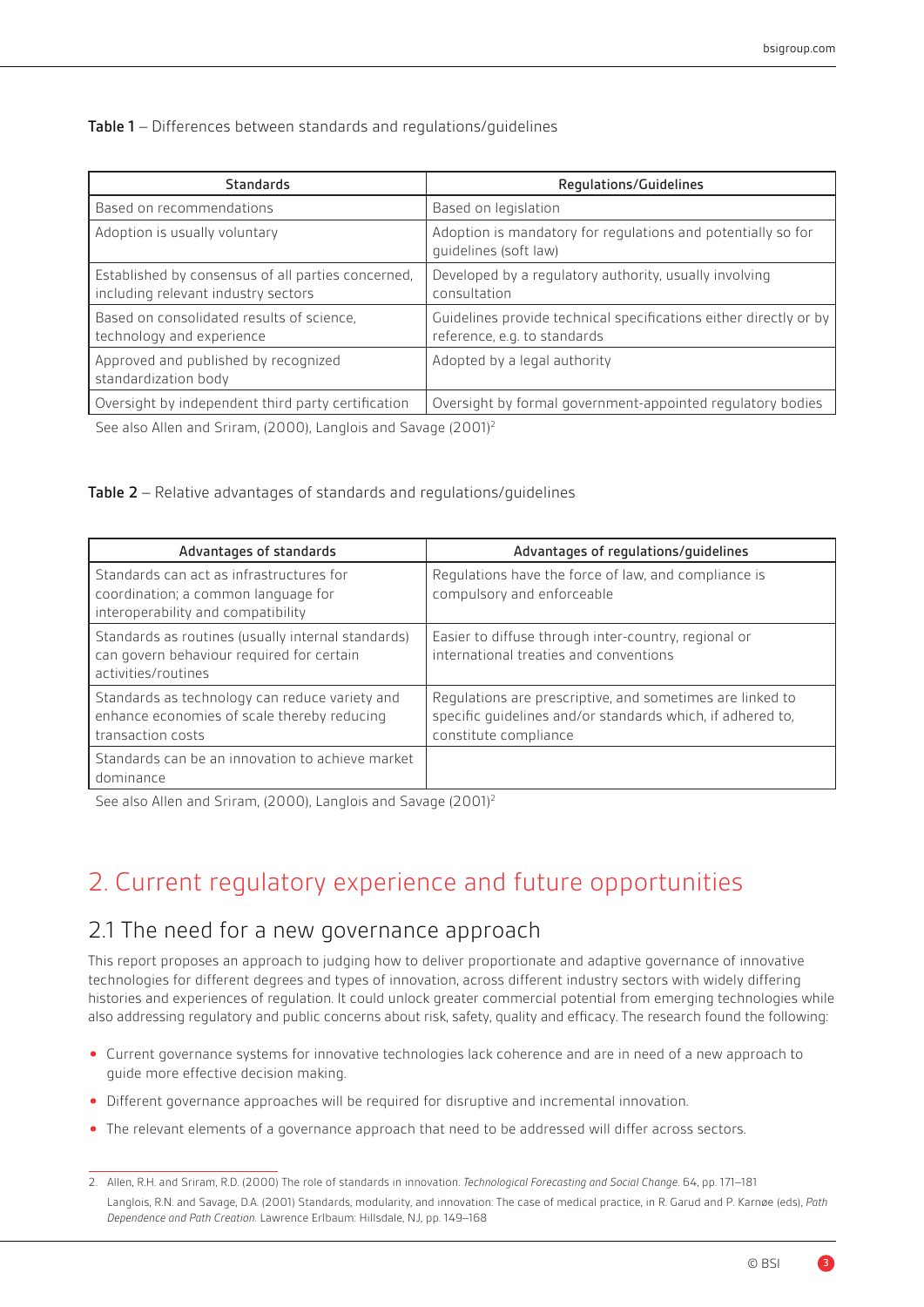- It is a relatively common experience that when a regulatory system is imposed in the early stages of development of an innovative technology, it requires subsequent adaptation but proves difficult to adapt.
- Where guidelines and standards exceed the minimum requirements of a regulation or go beyond reasonable societal expectations ('gold plating'), this can have serious negative impacts on innovation.
- Where standards are employed with the intention to reduce variety, this may lead to different outcomes for disruptive and incremental innovation. For an incremental innovation, reduction of variety can help to create viable markets. In the early stages of development of a disruptive innovation, it may be desirable to retain as much variety as possible until it becomes clear what the winning technology will be.
- No general conclusions can be drawn on whether either standards or regulations/guidelines are more consultative with stakeholders during their development as there is considerable variation across sectors. However, there will be inevitable differences in style and outcome where the regulator is in charge (regulations/guidelines) and where BSI takes a leading role in convening a broad spectrum of stakeholders, including industry players.

#### 2.2 Responsible research and innovation (RRI)

RRI is increasingly seen by policymakers, government bodies and research funders as an important component of governance systems for advanced innovative technologies. The emphasis in current versions of RRI is mainly on stakeholder engagement as the key requirement to deliver 'responsibility', but future development of the concept needs to consider the wider governance system and to shift attention beyond the conduct of basic research to include innovation processes.

So far there is little coordination across organizations tasked with implementing an RRI approach, and no consensus around what should constitute such an approach. As currently implemented through EU-funded research projects, 'responsible behaviour' requires scientists and innovators to undertake effective public engagement about planned research and future innovative developments and then to adapt them where necessary to comply with European values and ethics related to gender equality, science education and open access. The absence of any reference to innovation or the societal benefits it may be able to deliver is notable, as is the assumption that there will be a societal consensus around the values on which to base such policies.

These RRI-related pressures are real and cannot be ignored. However, there is a need for such pressures to be moderated by a better understanding of: (i) current governance systems, including the roles of standards and guidelines, and how they could shape industry sectors and determine the range of innovative developments that can be delivered; and (ii) the reasoning behind pressures for regulatory systems to be more adaptive and proportionate. The industry sectors expected to be involved in RRI will have a legitimate role to play in its development, but this process has not yet begun in any formal sense. The development of a framework standard is proposed here as an appropriate mechanism to address this policy gap.

# 3. Economic benefits of standards

This report discusses the economic benefits of standards, with the proviso that, given the very different roles of standards in different industry sectors, it would not be appropriate to uniformly apply economic benefits across sectors or across different stages in the development of an innovative technology.

Given the broad range of benefits conferred by standards, it is clear that they could have a substantial economic impact on the nations and industry sectors to which they contribute, boosting productivity and innovation, opening up new markets and linking UK companies to global supply chains, and reducing technical barriers to trade. However, it is also clear from interviews that inappropriate, poorly specified or insufficiently adaptive standards can have negative impacts on innovation and the economic competitiveness of companies and countries and this factor is generally not covered in published economic analyses.

The framework and approach proposed here could greatly augment the economic benefits currently attributed to standards by removing some of the countervailing disbenefits that we have identified. Future economic analyses should be encouraged to take these factors into account.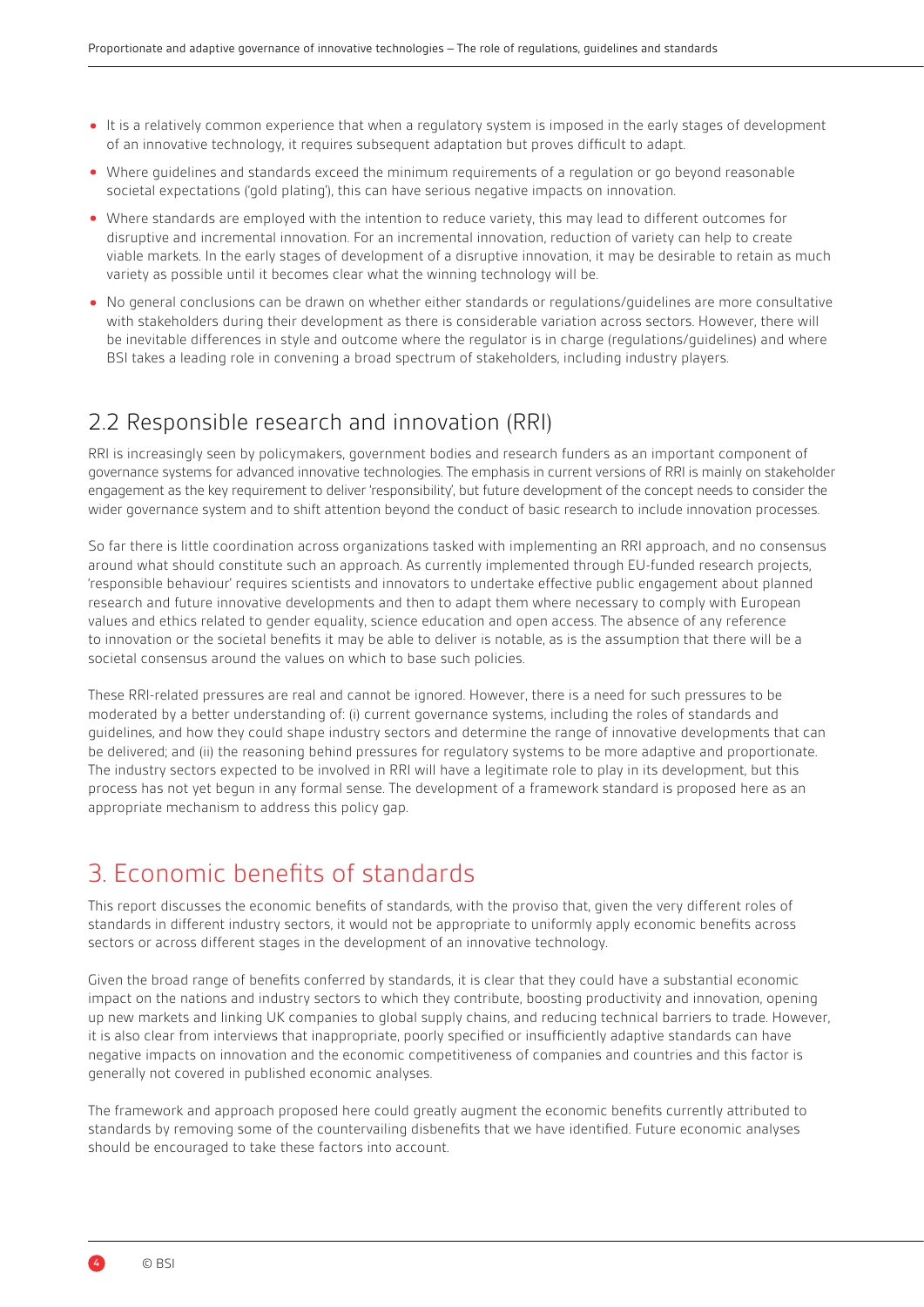| Type of standard                          | Positive effects                                                     | Negative effects                                                                                                |  |
|-------------------------------------------|----------------------------------------------------------------------|-----------------------------------------------------------------------------------------------------------------|--|
| Comparability and interoperability        |                                                                      |                                                                                                                 |  |
| • Process standards                       | • Network externalities                                              | • Monopoly power                                                                                                |  |
| • Product standards                       | • Avoiding lock-in of old technologies                               | • Lock-in of old technologies                                                                                   |  |
|                                           | • Increasing variety of system<br>products                           | in case of strong network<br>externalities                                                                      |  |
|                                           | • Efficiency in supply chains                                        | • Path dependence if chosen<br>standard came from a<br>non-optimal selection process<br>(see Variety reduction) |  |
| Minimum quality and safety                |                                                                      |                                                                                                                 |  |
| • Product standards                       | • Avoiding adverse selection                                         | • Raising rivals' costs                                                                                         |  |
| • Process standards                       | • Creating trust                                                     | • Competitive barrier to entry for                                                                              |  |
| • Organizational behavioural<br>standards | • Reducing transaction costs                                         | new resource-poor entrants due<br>to 'gold plating' of standards by<br>incumbents                               |  |
| Variety reduction                         |                                                                      |                                                                                                                 |  |
| • Process standards                       | • Economies of scale                                                 | • Reducing choice                                                                                               |  |
| • Product standards                       | • Critical mass in emerging<br>technologies and industries           | • Market concentration                                                                                          |  |
|                                           |                                                                      | • Premature selection of<br>technologies                                                                        |  |
|                                           |                                                                      | • Stifling alternative development<br>(innovation) pathways                                                     |  |
| Information                               |                                                                      |                                                                                                                 |  |
| • Product standards                       | • Providing codified knowledge                                       | • Barrier if codified knowledge                                                                                 |  |
| • Process standards                       |                                                                      | is proprietary or expensive to<br>incorporate                                                                   |  |
| Framework                                 |                                                                      |                                                                                                                 |  |
| • Aspirational/behavioural standard       | • Delivering equitable relationships<br>across companies and sectors | • Can be seen as a barrier to trade                                                                             |  |
|                                           | • Contributing to 'responsible'<br>company behaviour                 |                                                                                                                 |  |

Table 3 – Types of standard and their effect on innovation

Source: Adapted from Blind (2009); Steedman (2013)3

<sup>3.</sup> Blind, K. (2009) *Standardisation: A catalyst for innovation*. Inaugural Address Series: Research in Management. Erasmus University, Rotterdam. (http://repub.eur.nl/pub/17558/)

Steedman, S. (2013) *Standards and synthetic biology: Structuring knowledge to accelerate innovation*. EU Workshop in Synthetic Biology, 11 Oct 2013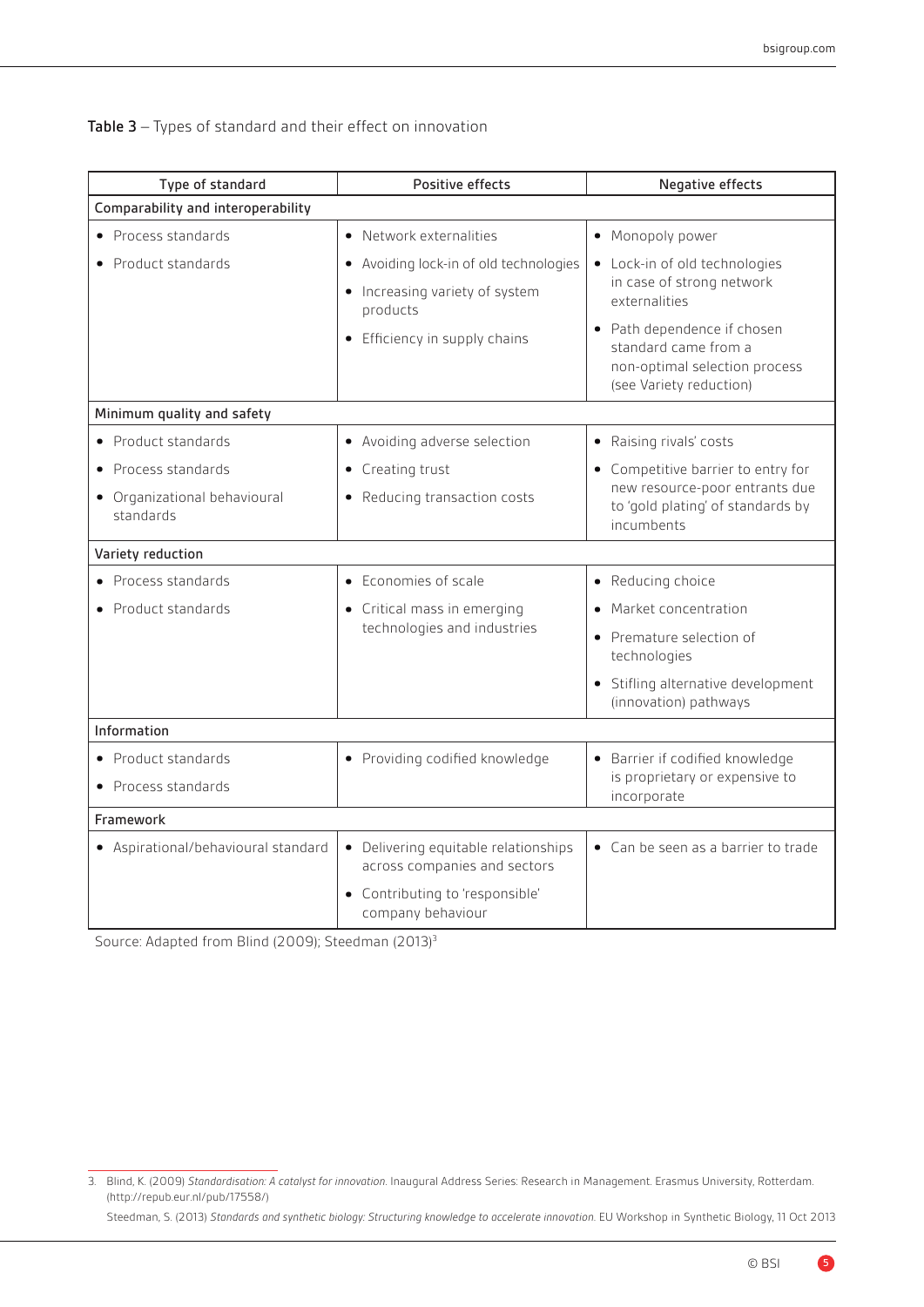# 4. Stakeholder views

The results of a telephone survey and workshop to gauge stakeholder views on the proposals outlined earlier found considerable differences in the policy environment experienced for different sectors, comparing cell therapies, synthetic biology and FinTech.

### 4.1 Personalized medicine

Innovation in personalized medicine manufacturing for autologous cell therapies is disruptive at all levels e.g. scientific research and early development phases, manufacturing and translational development, and at the market level where it will, if effective, undermine some of the multinational pharmaceutical markets. Other sector-specific factors include the following:

- Difficulties experienced in adapting a chemicals-based regulatory system to govern biological products.
- The need to protect patients from harmful procedures using a clinical trial-related process enshrined in regulation.
- Difficulties in developing standards and guidelines for cell manufacturing.
- Absence of a governance system for some cell therapy applications.
- Different expertise-related perceptions of the openness of the regulators to adaptation of regulatory systems.
- The European Pharmacopoeia standards (equivalent to guidelines) perform an important role in medical regulatory systems, including cell therapies, but the system was criticized by some as being expensive and bureaucratic, and sometimes duplicating standards developed by others.
- The competitive nature of the industry and difficulty in persuading companies to collaborate, e.g. to develop a consensus standard, and risks to patients caused by the delays this might entail.

#### 4.2 Industrial biotechnology/synthetic biology

Industrial biotechnology/synthetic biology innovation can be seen so far as mainly incremental, building on the now routine development of GM-related<sup>4</sup> technologies, at least in countries outside the sphere of influence of the EU. Relative to GM technologies, industrial biotechnology is incremental at the research and early development stage and at the final marketing stage where the companies will mainly be using the new techniques to replace chemicals-based manufacturing processes, delivering to existing markets. However, replacing the manufacturing process will be a disruptive change for the industrial biotechnology companies concerned, requiring new facilities and new skills in the workforce. Additional relevant sector-specific issues include the following:

- The choice of GM regulatory systems as the precedent for these technologies should be unproblematic, except for the extent to which the EU regulatory system is influenced by political advocacy. This leads to pressure for adaptation of the EU regulatory system, so far to no effect.
- Standards are playing an important role in developments in synthetic biology, for example, to develop a common language that will be needed for the development of any future guidelines or regulations.
- There is a need for adaptation in the regulatory systems for the manufacturing of complex protein molecules where it is prohibitively expensive to change the organism used even if new, more efficient processes have been developed.
- Some proposals to use biological containment as a risk mitigation measure for relatively safe organisms used in industrial processes will amount to 'gold plating', will be difficult to adapt in future, and could make these techniques less useful where they are needed for seriously hazardous organisms.
- Given the enormous potential of cell factories, for example, to enable the manufacturing of complex molecules that would otherwise be prohibitively expensive or impossible to make, the process of standardization to facilitate innovation is moving too slowly and is too focused on definitions and images; the most important challenge is to develop measurement standards for proteins.

<sup>4.</sup> Genetic modification (or genetically modified, depending on the context)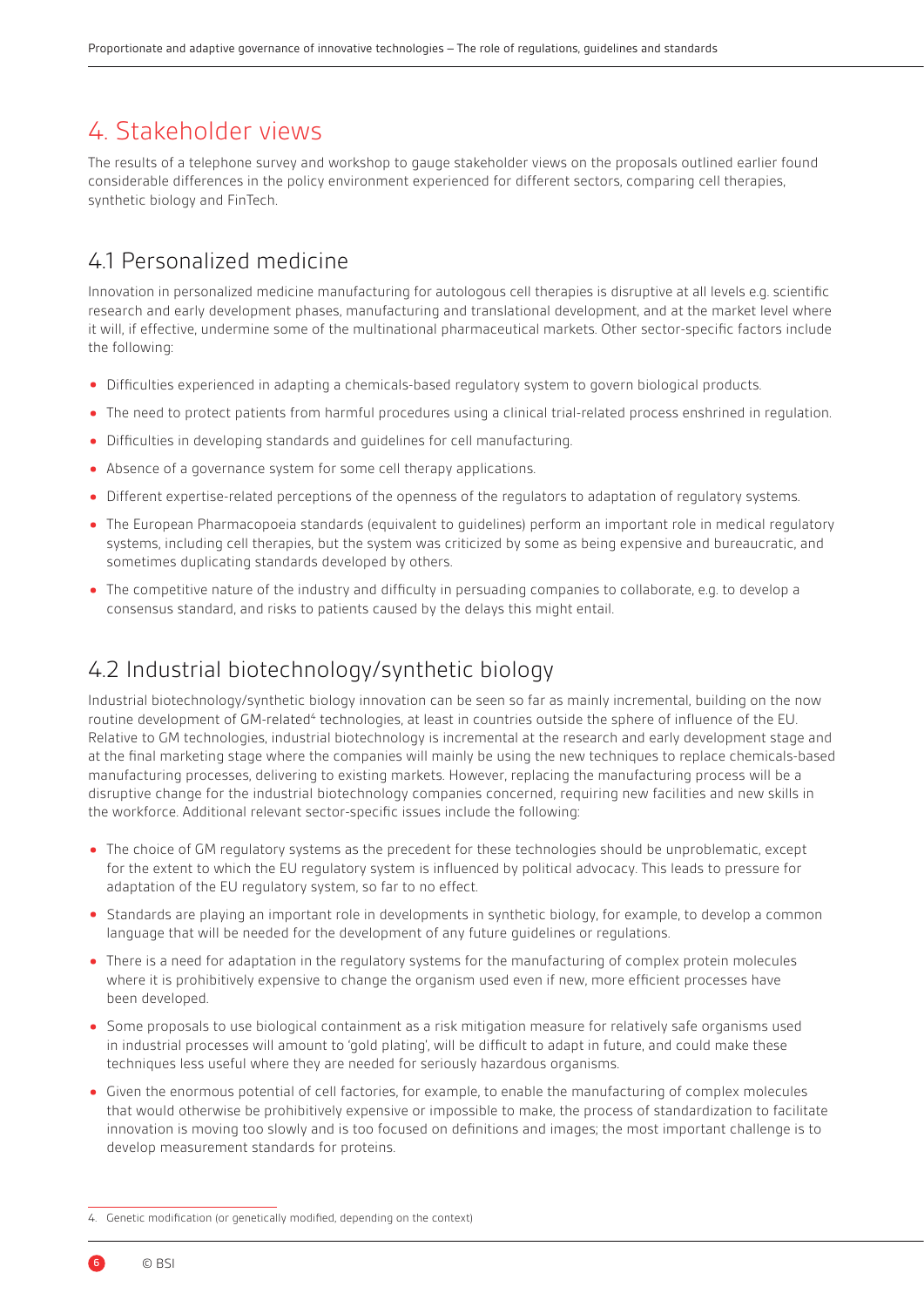- It will be important not to impose standards and guidelines prematurely so as to avoid constraining innovation; it is better to wait until the direction of innovation becomes clear.
- There was nervousness about political issues stemming from an association between synthetic biology and GM technologies.
- Interviewees working in GM-related areas found it difficult to engage with regulators to discuss compliance with current regulations or future regulatory initiatives, or regulatory adaptation, unlike the situation in medicine-related sectors.

# 4.3 FinTech

Innovation in the FinTech sector was regarded as likely to be disruptive at all stages of the innovation process (basic research and early development phases, translational development, and at the market level), for example, disrupting the way financial services markets operate to make them more efficient for the benefit of consumers. However, the regulatory environment for the technologies likely to be displaced by it is very different from the other two cases, and the relevant risks are financial and reputational. Relevant sector-specific issues include the following:

- There was a strong appreciation of the potential benefits of FinTech among financial sector regulators and a much stronger emphasis on regulators' interactions with innovators to avoid inhibiting FinTech innovation and to support SMEs.
- There was a focus on 'principle-based' rather than 'prescriptive' regulation, implying a move away from detailed, prescriptive rules towards high-level, broadly stated principles to set the standards for regulated firms in conducting their business.
- Mainstream financial services find it difficult to deal with FinTech, but FinTech needs access to bank accounts and bank systems and standards will be a key component of the integration.
- Important types of standard will be based around compatibility, interoperability, data protection, customer security, and the use of technology for automated risk assessment (RegTech).
- The regulator is alert to the fact that big companies favour heavy regulation as it acts as a barrier to entry if virtual currencies were regulated through basic FCA<sup>5</sup> standards, a few large companies would dominate the scene, going against the competition imperative for the FCA.
- A range of projects is targeted on assisting new firms to navigate regulatory challenges, e.g. the regulatory sandbox.

# 5. The proposed Framework for Proportionate and Adaptive Governance of Innovative Technologies and its use

Our proposed framework (see Figure 1) can be seen as a way of conceptualizing the potential roles of standards, guidelines and regulations in enabling the delivery of more proportionate and adaptive governance for innovative technologies across a range of sectors, in supporting decisions by companies, regulators and policymakers. The arrow on the left of the figure represents the value chain for an innovative technology including a notional timescale from early stage R&D, through beginning and late stage translational development, to marketing. The rest of the figure explains how the regulations, guidelines and standards relevant to the technology could be adopted in different ways at different stages in the innovation process, and for different types of innovative technology, to facilitate more proportionate and adaptive governance.

At the different stages along the development of the value chain, standards, guidelines and regulations will play different roles, and some may not need to be involved at all at some stages. Standards, guidelines and regulations, as shown in the central portion of the figure, are categorized somewhat simplistically as 'soft', 'firm' and 'hard' law, and where human and environmental hazards are involved, the governance system will move towards hard law (formal regulation) as the product reaches market-readiness. The standards and guidelines at the bottom of the chain are those that will support firms in compliance with the regulatory system, for example, to ensure quality and safety of products, or good manufacturing practice. The broken line under guidelines in the central part of the figure indicates

<sup>5.</sup> Financial Conduct Authority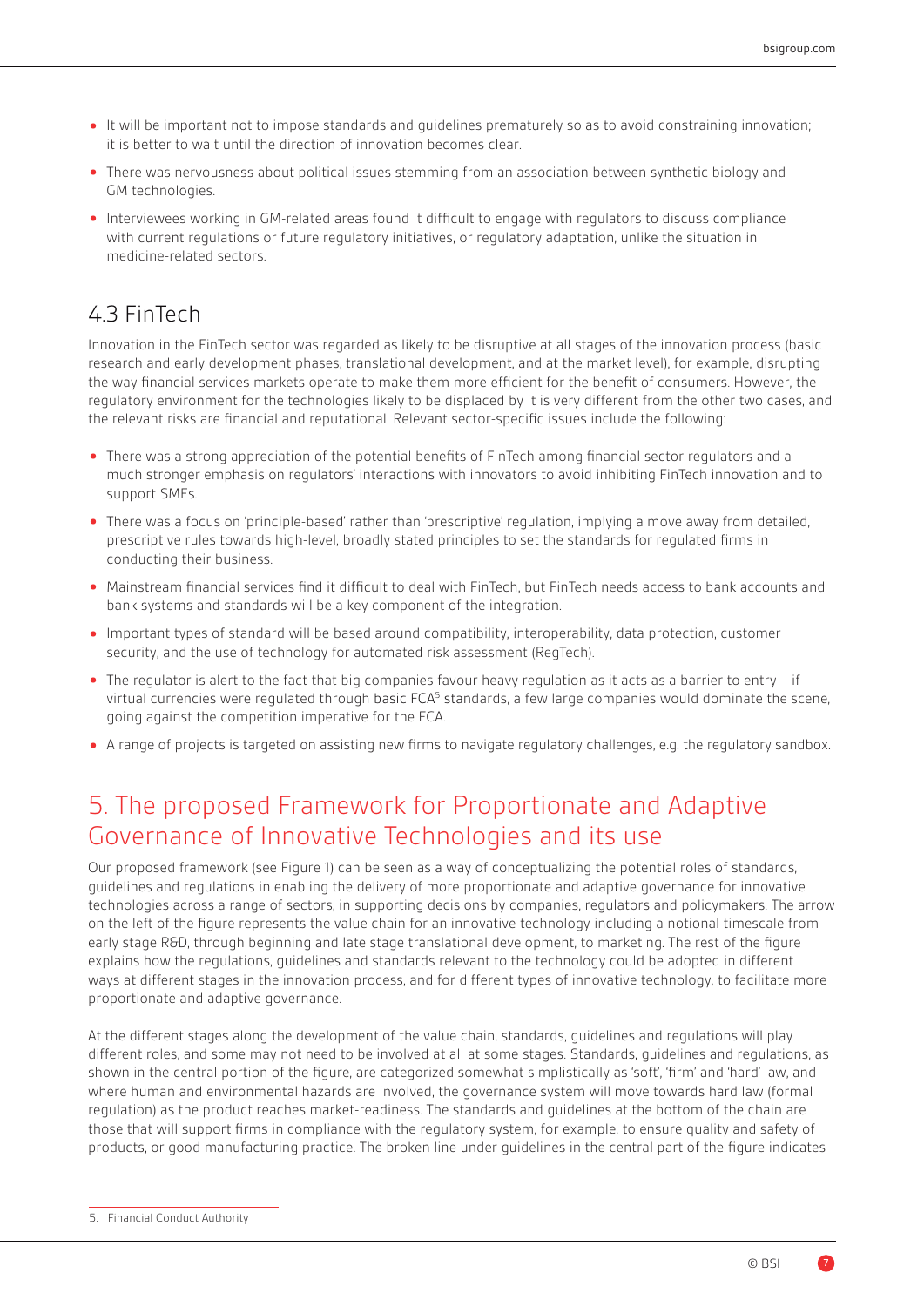that, for some technologies, relatively firm guidelines may prove a sufficient basis for governance with no need to move to a legally based regulatory system. Some aspects of FinTech may be in this category.

Interviewees and stakeholders were generally in favour of couching legally binding regulations in very general terms, and including detailed procedures, specifications and expectations in the guidelines and standards that are subservient to the regulations. To summarize how proportionality could be achieved for a disruptive innovation for which there is no existing regulatory precedent, interviewees generally agreed with the proposed approach as embodied in the framework:

- 1. In the earliest stage of developing the technology, focus, for example, on PASs<sup>6</sup> and/or consensus standards devised in collaboration with companies and scientists with expertise in the area.
- **2.** As experience is gained and the likely future nature of the emerging innovative products and processes becomes clear, adapt the initial standards and begin to formalize them as guidelines that could then form the basis of a future regulatory system (this stage involving companies and scientists and also regulators and policymakers).
- **3.** Based on the guidelines, involving all interested stakeholders, develop legally binding regulations, couched in general terms relating to the desired outcome of the regulation.
- **4.** Also in an open democratic process involving all interested stakeholders, devise standards and guidelines to support compliance by those engaged in developing the new technology.

For incremental innovation, beginning at stage 3, there will be a continuing need for guidelines and standards to support innovators in compliance with current regulatory systems. Also, where there is evidence of lack of adaptation of current regulatory systems in the face of innovation-related pressures, industry-promoted adaptation of standards or guidelines can very effectively release new innovation potential. This was the case for the development of new antimicrobial drugs, where a change in regulatory guidelines for the conduct of clinical trials had a dramatic impact on innovation-related incentives, potentially reducing the cost of developing a new antimicrobial by 50%.<sup>7</sup>

Proportionality can be delivered most effectively if it is built into regulations from their earliest stages of development, and the suggestion to progress from standards to guidelines and then to regulations could be an effective means to deliver this objective. Also, standards can play a role in the adaptation of existing regulations and guidelines to the needs of an innovative technology after they have been implemented, as illustrated at the bottom of the figure.

Different, but equally valuable, roles for standards and guidelines (as specified earlier) are therefore envisaged in contributing to proportionate and adaptive regulation of innovative technologies, both disruptive and incremental.





6. Publicly Available Specifications

7. Tait, J. et al. (2014) *Independent review on anti-microbial resistance – Regulation/innovation interactions and the development of antimicrobial drugs and diagnostics for human and animal diseases*. Innogen, Edinburgh (http://www.innogen.ac.uk/reports/946)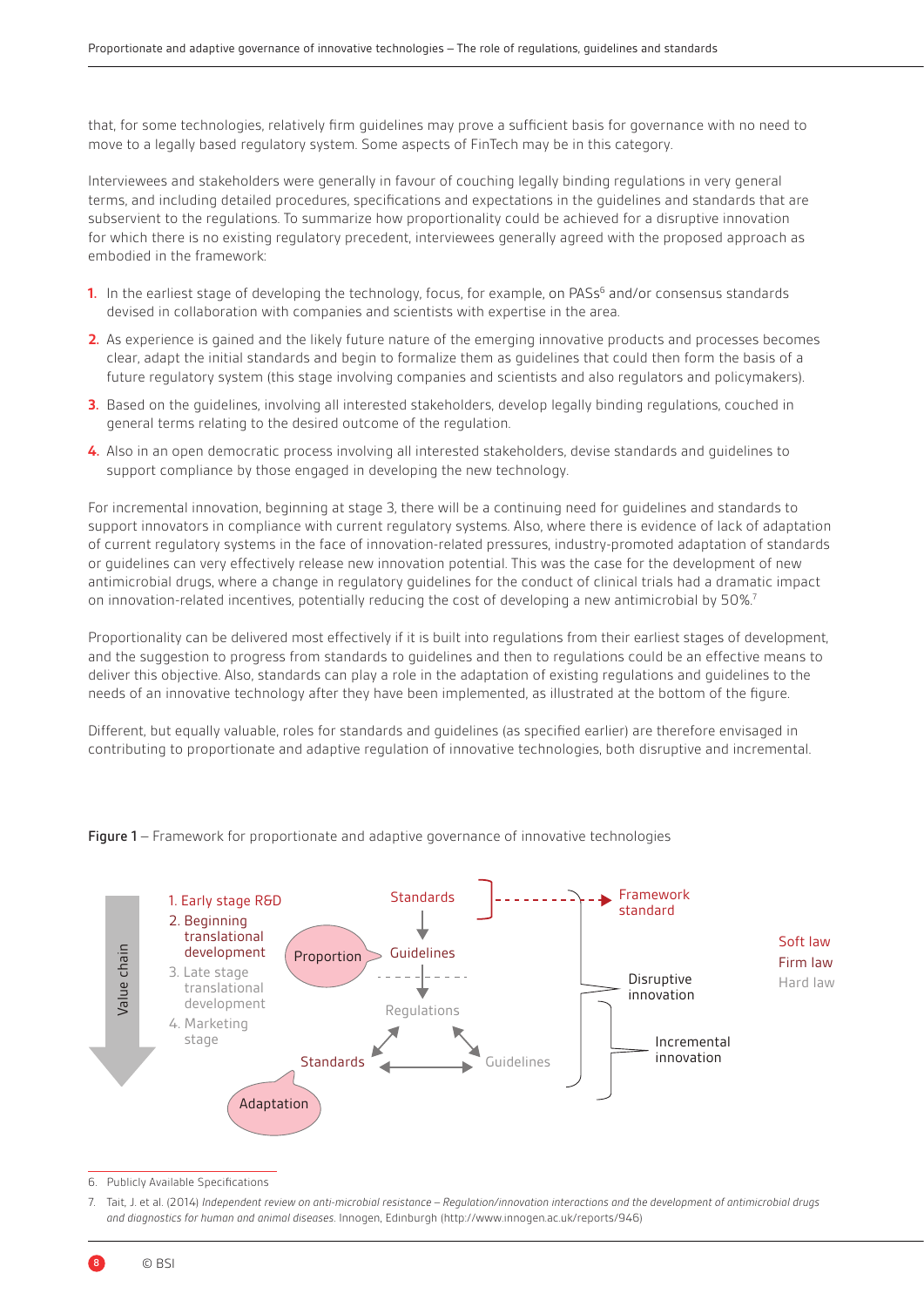In some cases new relationships will need to be built between regulators and standards bodies and further research will be needed to explore how these roles should be developed in different sectoral contexts and in collaboration with different sets of actors.

Given the more wide-ranging potential of this framework and approach, further analysis and development would be justified to build on the three case studies described here to cover a broader range of innovative technology sectors, bringing in additional key actors, and where appropriate considering the economic benefits that could accrue from implementation of this approach.

Additional target areas (not a comprehensive list) could be:

- new approaches to the development of pharmaceuticals in the context of the questions being raised about the long term viability of blockbuster drug value chains, for example, developing new antimicrobial drugs to meet the antimicrobial resistance problem;
- the development of novel diagnostic tools, particularly in the context of stratified or personalized medicines;
- new plant and microbial biotechnologies with a potential to deliver a range of contributions including nutraceuticals and other novel foods, pharmaceutical products such as vaccines, feedstocks for other industry sectors from food production to perfumes and flavours;
- biological pesticides;
- unconventional fuels; and/or
- robotics.

#### 5.1 Impact of an innovation mandate

In the UK and the EU there is a range of initiatives designed to focus the attention of regulators on the need to support innovation as a contribution to national and regional prosperity and competitiveness. This resonated well with the agendas of innovators and regulators working in health and FinTech related areas interviewed for this project, but has had much less influence on the industrial biotechnology/synthetic biology area. These circumstances would warrant further research on the extent of the success of an innovation mandate in areas where it does appear to be influential, and the reasons for lack of success in other areas. For both types of outcome, there is an opportunity for further investigation on context-specific mechanisms to facilitate such adaptation, including a potential role for standards.

#### 5.2 A new approach to RRI

A more integrated approach is proposed here to incorporating RRI (as desired by a range of stakeholders and citizens) within the overall approach to governance of innovative technologies. Given that stakeholder concerns are most likely to focus on innovations considered disruptive (and therefore most potentially valuable to the economy and society), development of a standard for RRI could be an effective means to address this question.

As illustrated in the framework, there is an opening for development of a standard, beginning in the earliest stages of R&D for a potentially disruptive innovation, which encompasses appropriate forms of stakeholder dialogue at different stages in the development of an innovative technology and addresses issues related to proportionality and adaptation in governance systems.

Notably, throughout all discussions and recommendations on RRI, the focus is on the need for scientists and innovators to behave responsibly. Based on the ethical principle of equitable treatment of all stakeholders, the field is open for a new approach to RRI that also includes the desirability of responsible behaviour by regulators/ policymakers (in being proportionate and adaptive in their regulatory decisions) and by stakeholders and citizens (in engaging 'responsibly' with other stakeholders).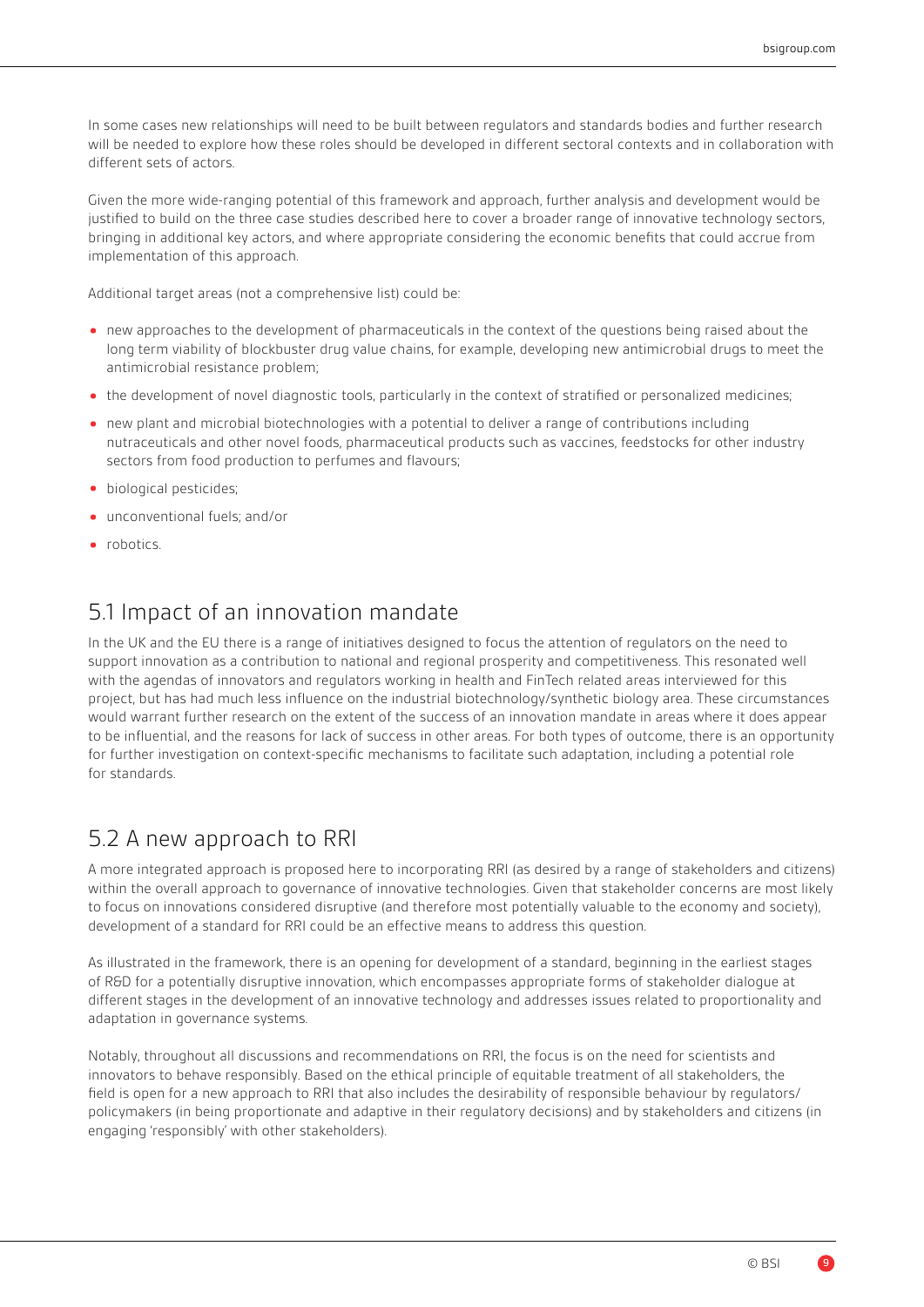Given BSI's experience in the development of consensus standards with the involvement of a broad range of stakeholders, it would be well placed to take the lead in supporting the development of a new standard for RRI that provides a more equitable basis for the allocation of responsibility across a range of actors, organizations and sectors. One potential format could be an umbrella aspirational framework standard that takes into account the various expectations and needs of all stakeholders, and development under that umbrella of specific consensus standards for the needs of different industry sectors and a broad range of actors, including regulators, policymakers and citizens/stakeholders.

# 6. Recommended next steps

This project has given rise to the following recommendations.

- **1.** The proposed Framework for Proportionate and Adaptive Governance of Innovative Technologies needs to be tested in a broader range of sectors with a broader range of stakeholders.
- **2.** A new dialogue needs to be opened between regulators and standards developers on the overall governance of advanced innovative technologies, covering the following issues:
	- (i) Ensuring proportionality of regulatory systems in different sectors.
	- (ii) Facilitating adaptation of existing regulatory systems to the needs of innovative technologies.
	- (iii) Tailoring governance systems to the differing needs of disruptive and incremental innovation in different industry sectors.
	- (iv) Meeting the expectations of an innovation mandate while ensuring compliance with expected safety, quality and efficacy requirements.
	- (v) Delivering a level playing field across sectors in the extent of involvement of all key actors (including scientists, industry, regulators, standards bodies, and citizen representatives) in governance-related decisions.
	- (vi) Stimulating learning across sectors in different innovation and sectoral contexts.
- **3.** The development of an overall aspirational framework standard should be considered on the Governance of Innovative Technologies, incorporating elements (consensus standards) related to responsible innovation, responsible regulation and responsible stakeholder engagement.